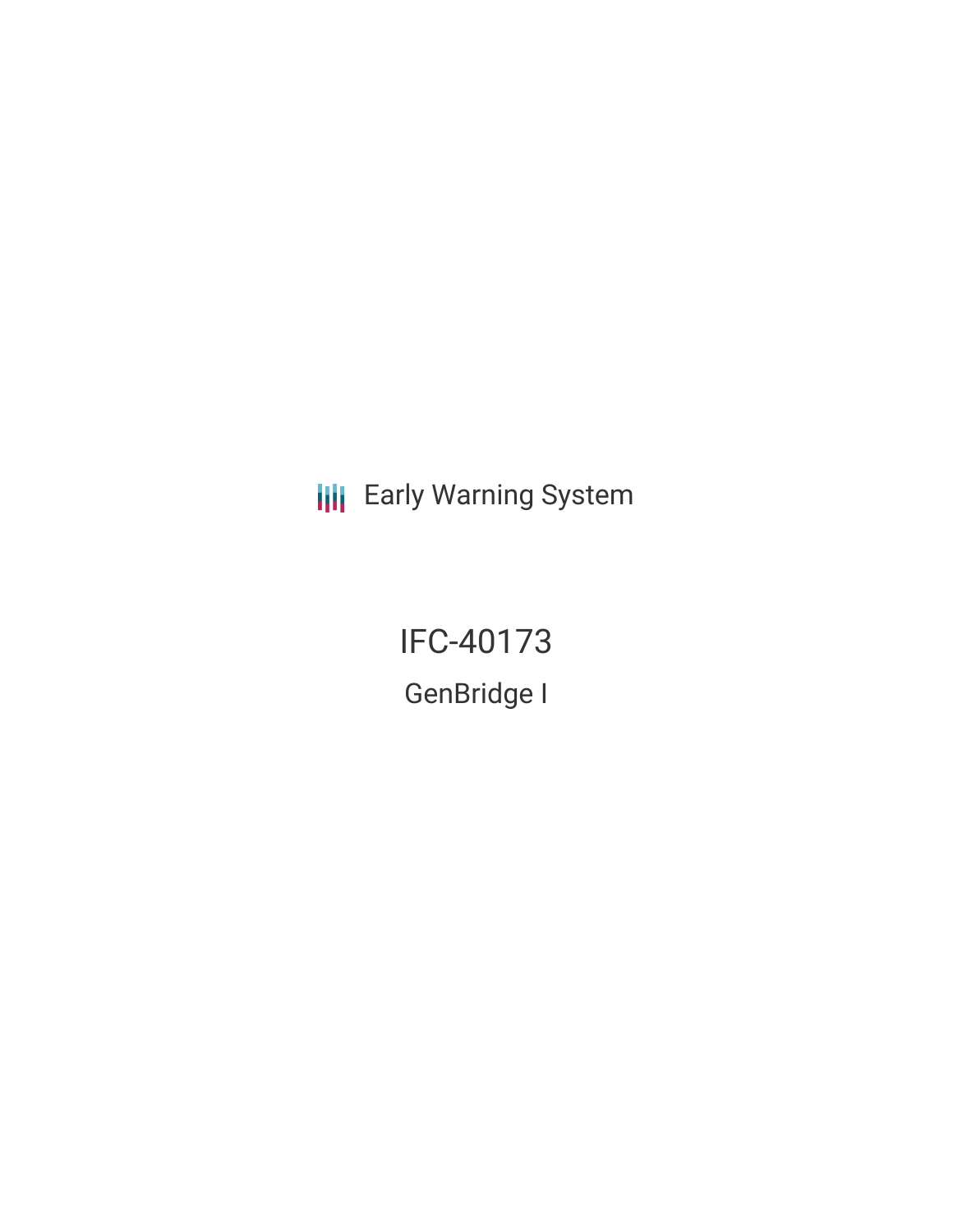| <b>Countries</b>               | China                                   |
|--------------------------------|-----------------------------------------|
| <b>Financial Institutions</b>  | International Finance Corporation (IFC) |
| <b>Status</b>                  | Approved                                |
| <b>Bank Risk Rating</b>        | FI.                                     |
| <b>Voting Date</b>             | 2017-11-21                              |
| <b>Borrower</b>                | GENBRIDGE CAPITAL FUND I, L.P.          |
| <b>Sectors</b>                 | Finance                                 |
| <b>Investment Type(s)</b>      | Equity                                  |
| <b>Investment Amount (USD)</b> | \$25.00 million                         |
| <b>Project Cost (USD)</b>      | \$500.00 million                        |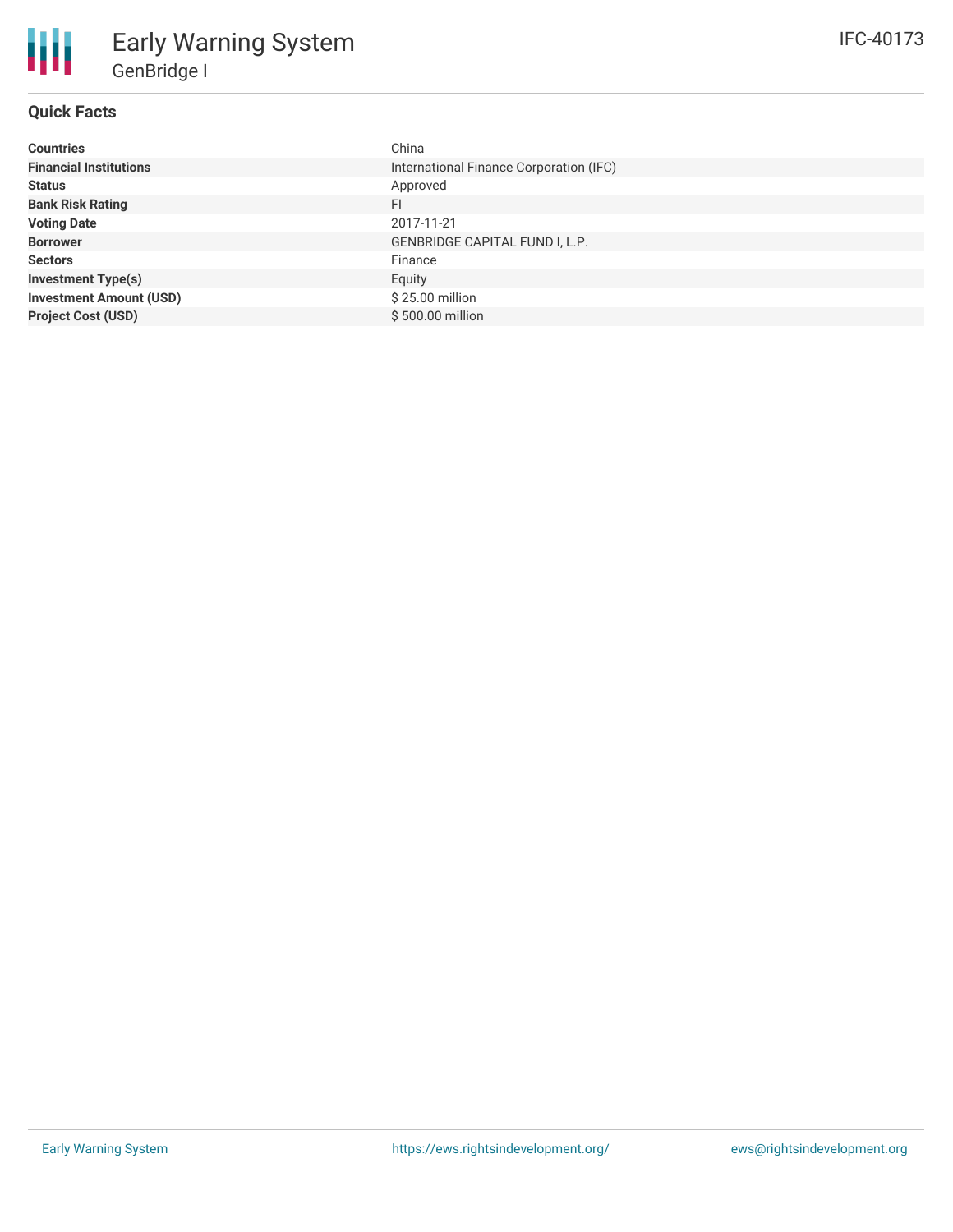

## **Project Description**

According to IFC website, GenBridge Capital Fund I, L.P. is a 10-year closed-end generalist private equity fund targeting consumer-themed companies in China. The Fund is seeking to raise between \$400 - \$500 million in total capital commitments.

Expected development impact of the project includes:

(i) national and regional expansion of local businesses, job creation and economic growth

(ii) operational, financial, environment and social improvement of local businesses through knowledge transfer by the Fund

(iii) private sector development through acceleration of growth of consumer sub-sectors.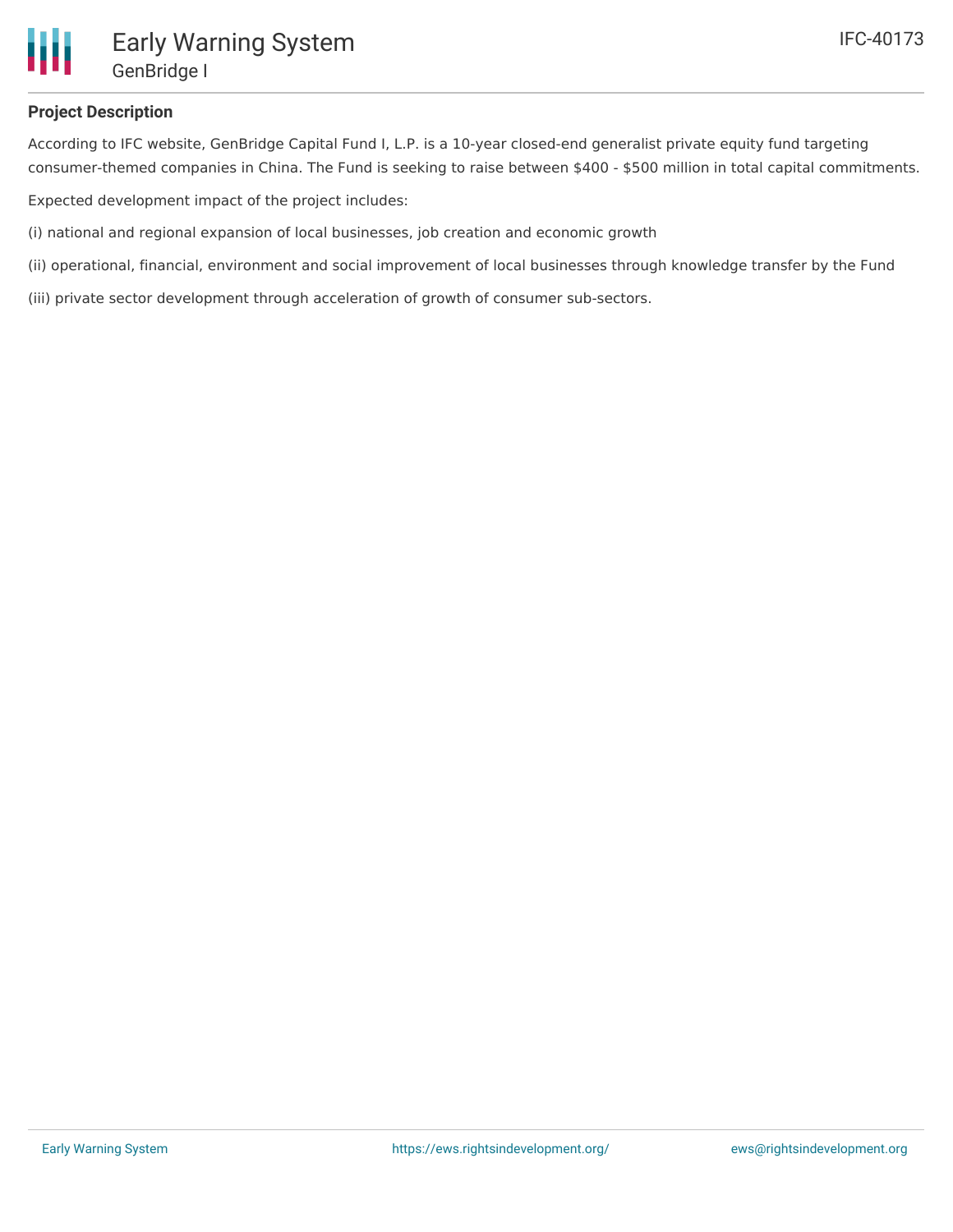## **Investment Description**

• International Finance Corporation (IFC)

The General Partner of the Fund is GenBridge Capital Fund I GP, Ltd. The Fund will be managed by GenBridge Capital Management Company, Ltd. The Partners of the Fund are Messrs. Bin Chang, Hui Li and Xinzhao Zhang.

### **Financial Intermediary**

Financial Intermediary: A commercial bank or financial institution that receives funds from a development bank. A financial intermediary then lends these funds to their clients (private actors) in the form of loans, bonds, guarantees and equity shares. Financial intermediaries include insurance, pension and equity funds. The direct financial relationship is between the development bank and the financial intermediary.

[GenBridge](file:///actor/1346/) Capital Fund I, L.P. (Financial Intermediary)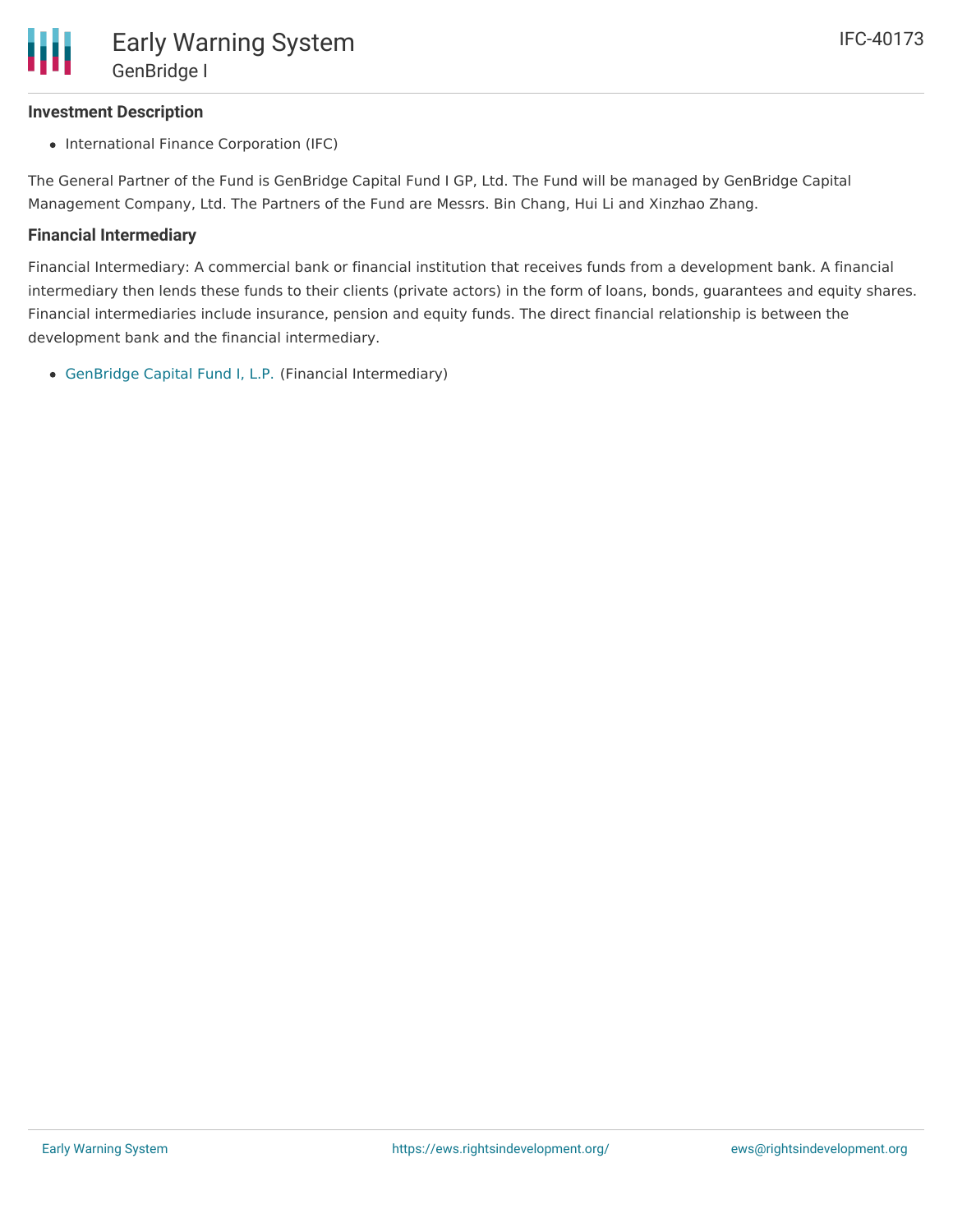

# **Private Actors Description**

GenBridge Capital Fund I, L.P. is a 10-year closed-end generalist private equity fund targeting consumer-themed companies in China.

The General Partner of the Fund is GenBridge Capital Fund I GP, Ltd. The Fund will be managed by GenBridge Capital Management Company, Ltd. The Partners of the Fund are Messrs. Bin Chang, Hui Li and Xinzhao Zhang.